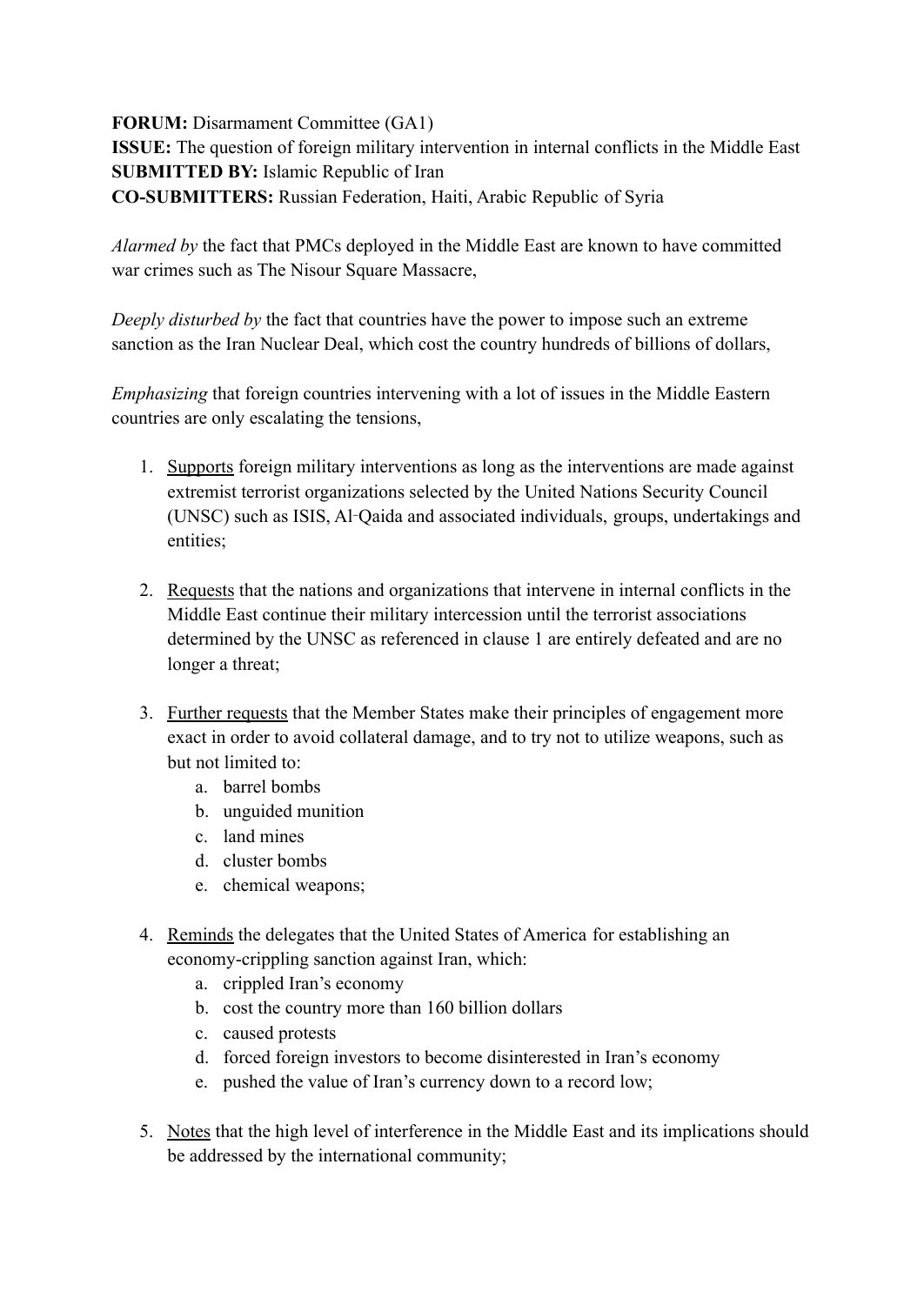- 6. Calls for the banning of PMC's that are known to have committed war crimes or other severe crimes such as the PMCs of the United States of America, and the banning of the Global War on Terror (GWOT);
- 7. Further requests for extensive reforms in the governance of the Member States in the Middle East to achieve political stability in order to decrease the relying on foreign powers by:
	- a. establishing a state-sponsored committee to identify the issues with governance, the political system, and bureaucracy
	- b. allocating necessary funds with the help of organizations such as:
		- i. World Bank
		- ii. International Monetary Fund (IMF)
		- iii. least developed countries (LDC) fund
	- c. getting assistance from the relevant UN bodies;
- 8. Accepts foreign aid to developing Middle East countries from all willing members, including but not limited to development aid, which will be given to undeveloped and developing countries to assist them in various ways, such as but not limited to:
	- a. building and maintaining infrastructure
	- b. improving production facilities
	- c. combating corruption
	- d. providing financial help to people in need;
- 9. Endorses the creation of a commission under the UN, named Commission to Ensure and Maintain Middle Eastern Peace (CEMMEP) which will:
	- a. meet once a year to discuss the security issues in the region, such as but not limited to:
		- i. illicit arms trades
		- ii. current active conflicts
		- iii. drug, weapon, and human smuggling
		- iv. increase in radicalization
		- v. war crimes defined by the Geneva Conventions
		- vi. recruitment of child soldiers
		- vii. ongoing diplomatic crises
	- b. assist any future peace negotiations
	- c. have members from every Middle Eastern government and non-state actors, apart from the terrorist organizations determined by the UN;
- 10. Trusts all Member States to be transparent regarding foreign militaries' by publishing annual and thorough reports to the United Nations.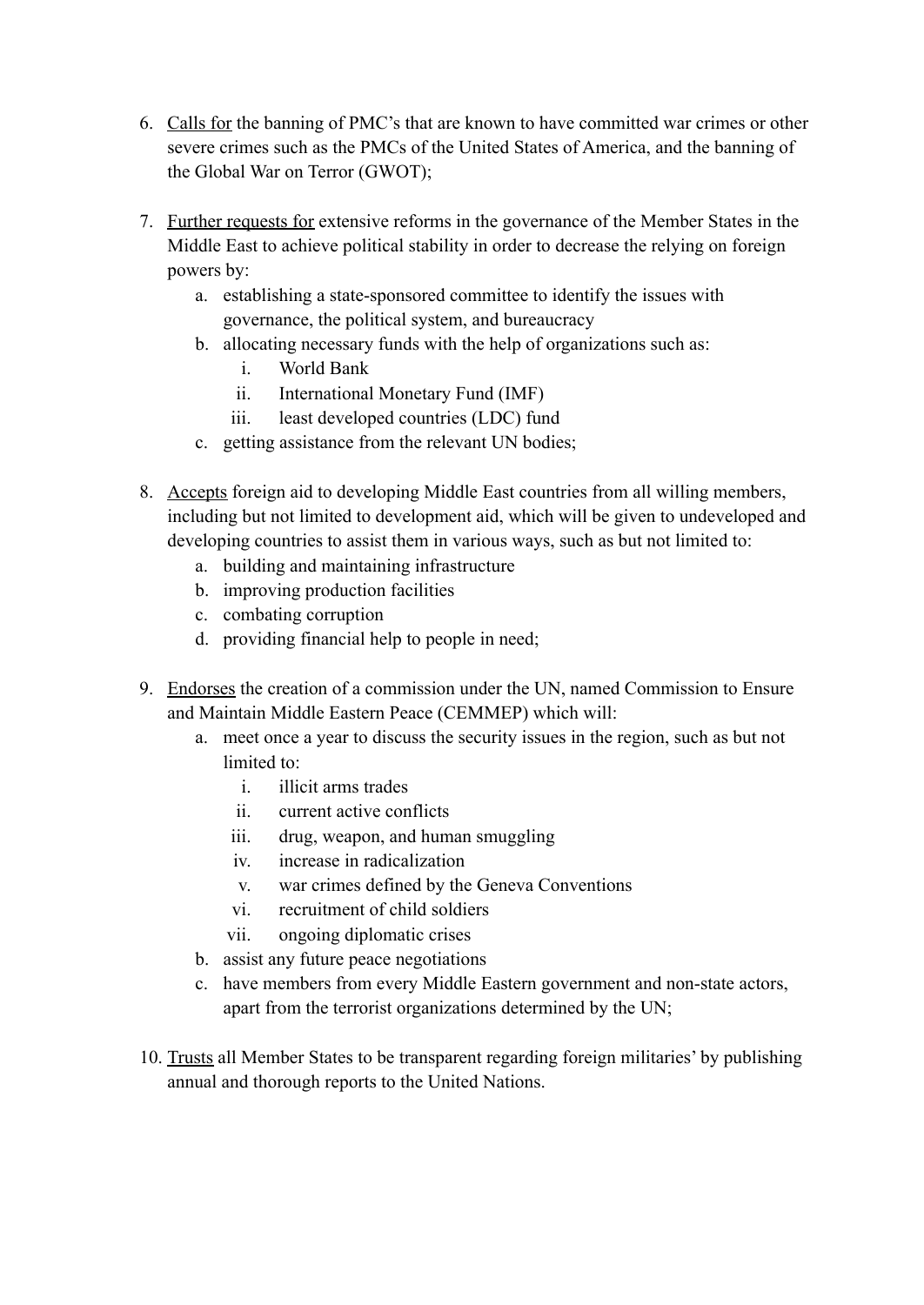**FORUM:** Economics Committee (GA2) **ISSUE:** Maintaining trade flows and globalization amidst ğandemics **SUBMITTED BY:** People's Republic of China **CO-SUBMITTERS:** India, Venezuela, Indonesia, Brazil, Japan, Russian Federation

*Alarmed by* the fact that exportation and transportation will slow down if the workers don't get vaccinated immediately,

*Emphasizing* the importance of free healthcare for less economically developed countries (LEDCs) in addition to lowering the price of the vaccine,

*Declaring that* vaccine production should be increased in order to ship quicker and lower prices,

*Deeply concerned for* workers about the provision of necessary social distancing equipment such as masks and gloves,

- 1. Recommends companies to be more selective in transportation by:
	- a. having one type of product per transportation vehicle, including:
		- i. clothes in a separate transportation vehicle
		- ii. food in a separate transportation vehicle
		- b. international shipping is sorted by type of product;
- 2. Further recommends docks for global trade that are distanced and secure from Covid-19 must be for international use and should be used for essential goods with:
	- a. express cargo shipping cargo ships
	- b. World Bank's funds;

3. Requests hubs in central locations for easy delivery by:

- a. researching key locations
- b. World Bank being a key backer;

4. Further requests tests to be done on a regular basis in order to keep cases from rising;

 5. Calls upon governments to keep docks isolated to prevent the spread of the disease through shipment by:

- a. keeping the docks out of highly populated areas or even in the city limits
- b. keeping the docks clean;

6. Suggests social distancing protocols be implemented by:

- a. keeping a 2.0 meter distance in public places by:
	- i. placing plexiglass between tables in public establishments with opening panels to still let minimal interactions with workers of that establishment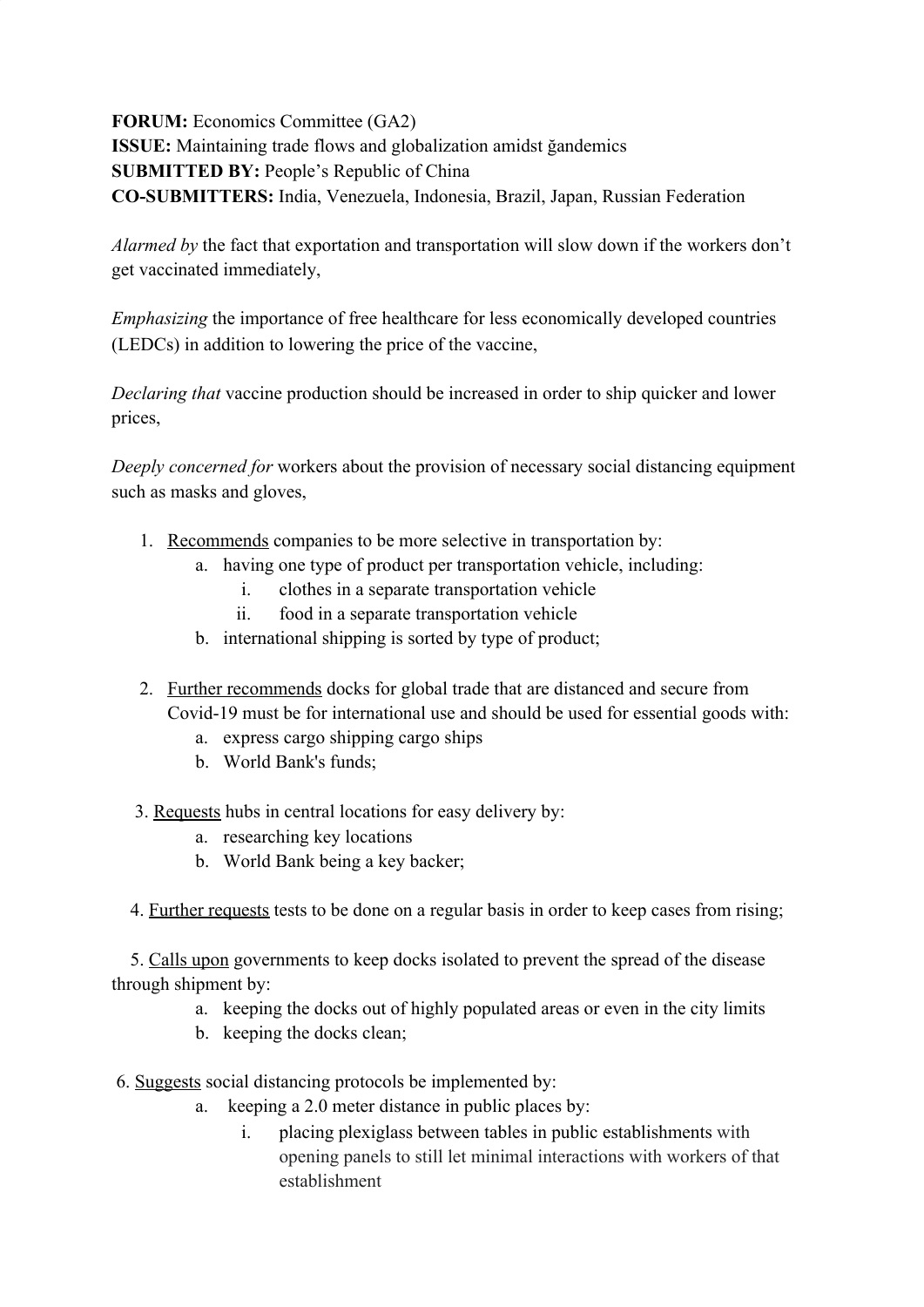- ii. putting stickers on the floors of shops in front of the registers promoting social distancing
- b. making masks mandatory in all outdoor areas and having to pay fines if not worn;
- 7. Encourages higher-ups in businesses to transfer to the virtual world by:
	- a. having business meetings through digital platforms
	- b. having online classes and workshops
	- c. Multinational Corporations (MNCs) promoting and making online stores.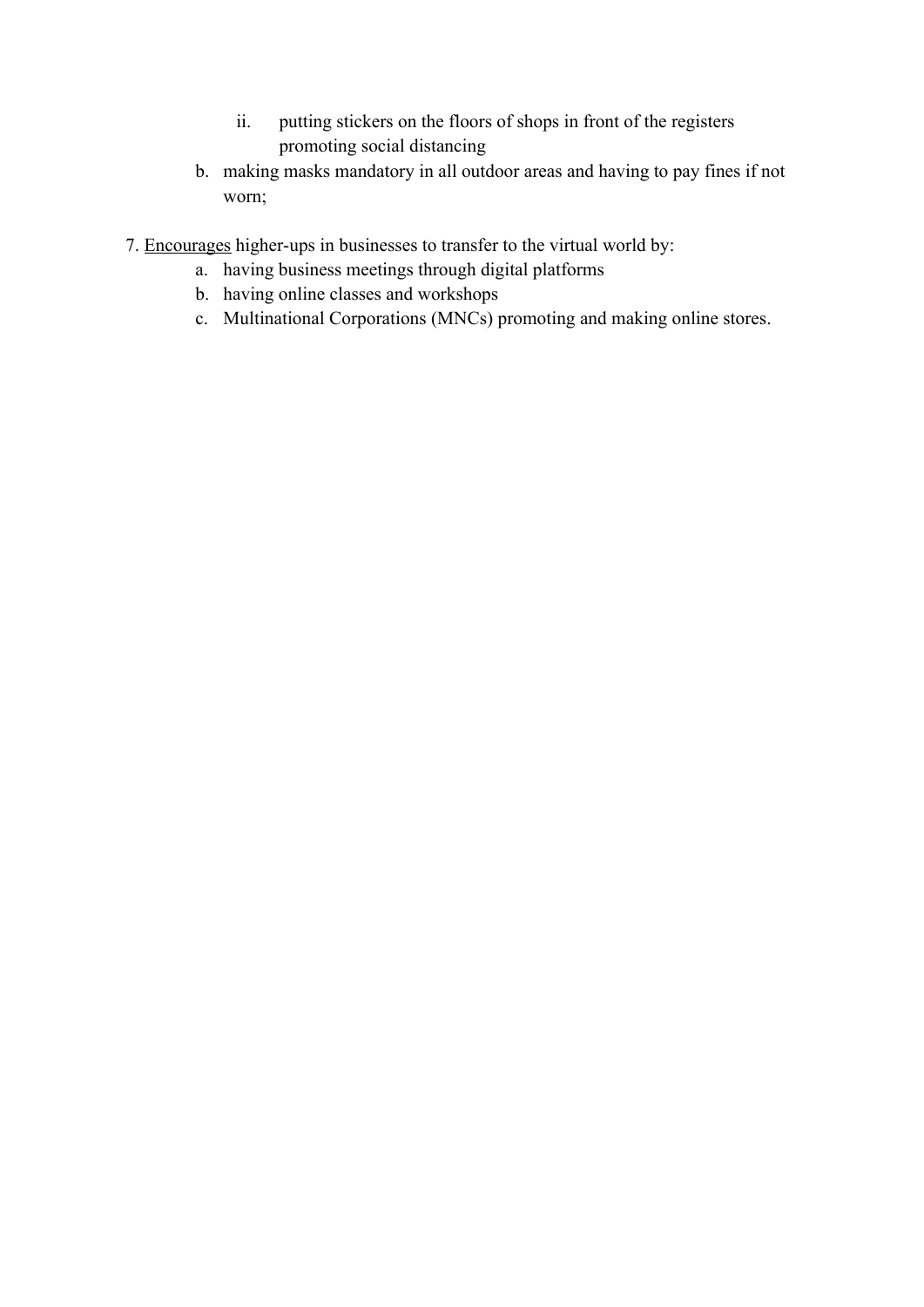**FORUM:** Environmental Committee (GA3) **ISSUE:** Implementing measures to minimize damage on LEDCs by natural disasters **SUBMITTED BY:** Germany **CO-SUBMITTED BY:** People's Republic of China, India, USA, Haiti, Libya, Brazil, United Kingdom

## THE GENERAL ASSEMBLY,

*Recognizing* that Less Economically Developed Countries (LEDCs) are facing more casualties than More Economically Developed Countries (MEDCs) during natural disasters,

*Deeply concerned* that LEDCs do not have the funding and resources to implement measures to prevent the fatality of natural disasters,

*Keeping in mind* that these countries do not have a stable enough economy to support themselves,

*Bearing in mind* that if LEDCs receive funds they will most likely divert them to 'more important matters',

- 1. Endorses building companies to build stronger, more durable buildings through:
	- a. making an agreement between private sectors for them to donate a minimum of \$5,000 per country to cover the costs
	- b. the building companies building these buildings in LEDCs in need;
- 2. Calls upon the UN to organise an annual engineering challenge with different countries to make designs that could predict and prevent a natural disaster, in which:
	- a. the winning designs will get donated to the LEDCs which are in the natural disaster risk
	- b. the winner of each of the design contests will get full credit for their hard work
	- c. 45% of the money will be provided for the prize and the remaining money will go to the LEDCs with natural disaster risks;
- 3. Recommends that LEDCs with natural disaster risks use fundings to help create measures, which will allow:
	- a. the LEDCs in natural disaster risk will receive fundings from economically stable countries donated once every two month
	- b. the countries to make an agreement with each other about what each country will receive before the donation takes place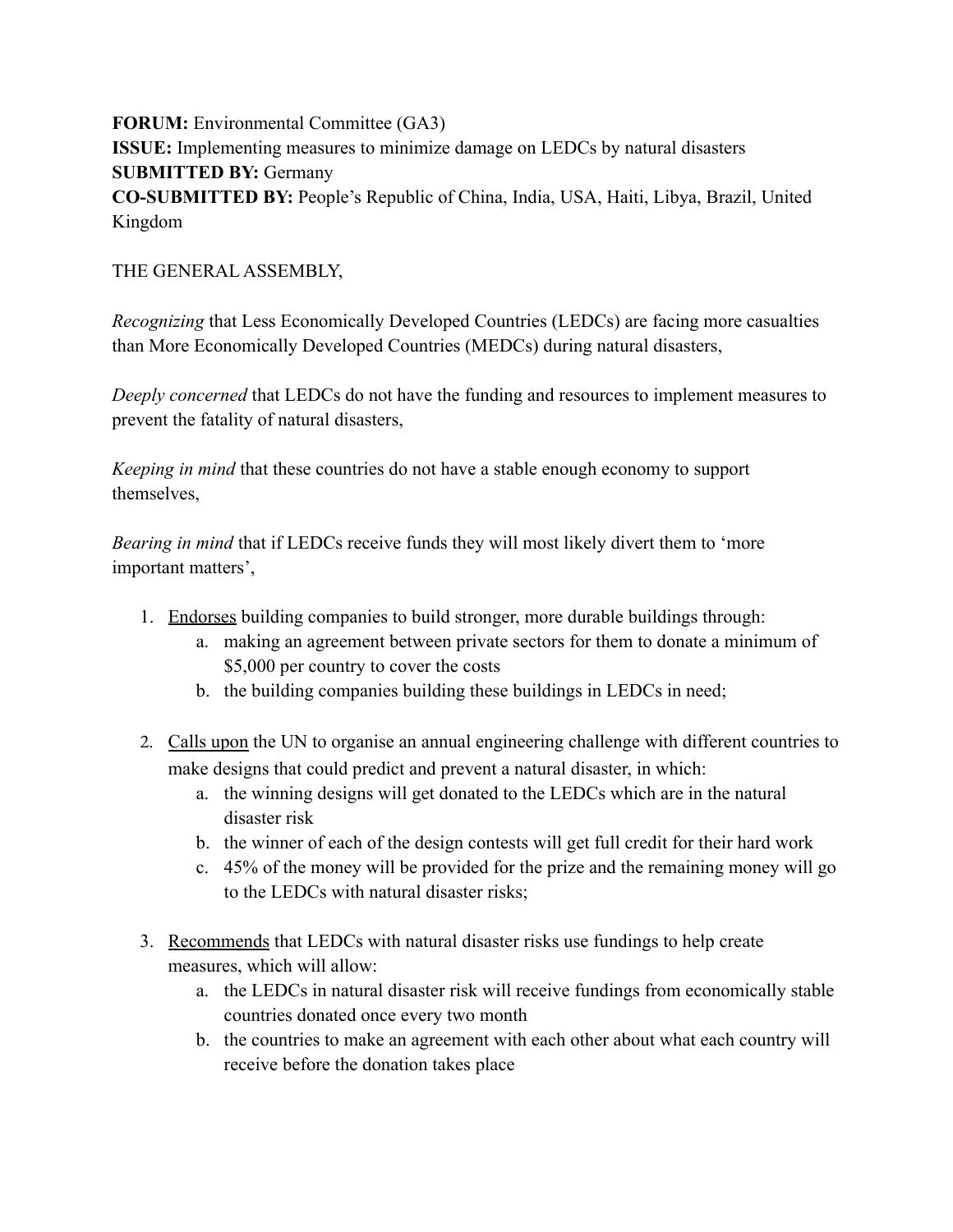- c. the countries to make recommendations to the maximum number of deaths that they aim to achieve
- d. the countries to make multiple deals at a time to gain more funding and create a better system
- e. the countries to give 5% of each person's taxes to the LEDCs;
- 4. Encourages the LEDCs to be inspired by a system that MEDCs use to combat different types of natural disasters, such as but not limited to:
	- a. a document that states the procedure, which an MEDC would follow if a certain type of natural disaster struck, this document could be adapted for each LEDC in natural disaster risk
	- b. MEDCs sending over volunteers to help train the LEDCs in natural disaster risk to become educated on what to do during a natural disaster
	- c. series of commercials that will be presented in school conferences and on social media that are about:
		- i. how to reduce the impacts of natural disasters
		- ii. how to act during natural disasters;
- 5. Requests the LEDCs to sign a contract, securing that the money donated will go into good use as using it for a natural disaster, in which the LEDCs that do not obey this contract will:
	- a. be charged \$2,000 US dollars, and if this rule is broken countless times, the UN will take charge and do what they see fit
	- b. no longer receive any fundings or support from the MEDCs;
- 6. Considers taking extra safety measures which consider building and planting in LEDC countries, such as but not limited to:
	- a. having a gate opening to a canal which will lead the extra water to a large body of water
	- b. surrounding the rivers by walls high enough to stop the river from flooding;
- 7. Encourages the UN to organize a gathering with volunteers once a month in LEDCs, where the volunteers will be planting trees as prevention for drought and flooding, and these volunteers will be given rewards such as;
	- a. official certificates
	- b. the honor of their names being displayed on the official website of these organizations;
- 8. Confirms to create a communication center based on the effects of natural disasters that the countries who are in the LEDC are included in to: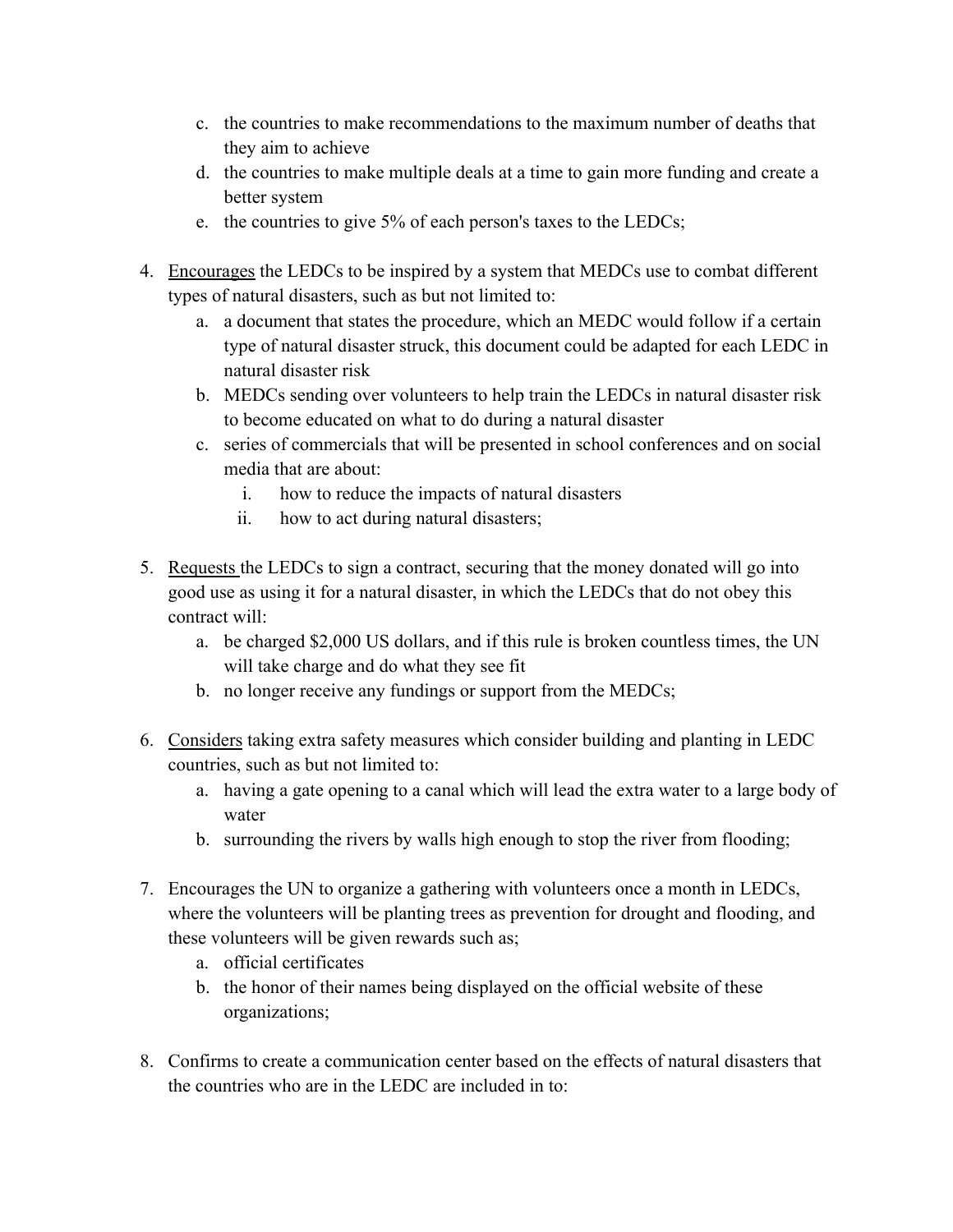- a. communicate with each other all the time and when a natural disaster happens in one of those countries, the country will;
	- i. be directly sent help
	- ii. quickly return to its former strength
- b. provide financial needs to well-communicated countries because a natural disaster also affects neighbouring countries, which is an important step in strengthening cooperation and solidarity between countries.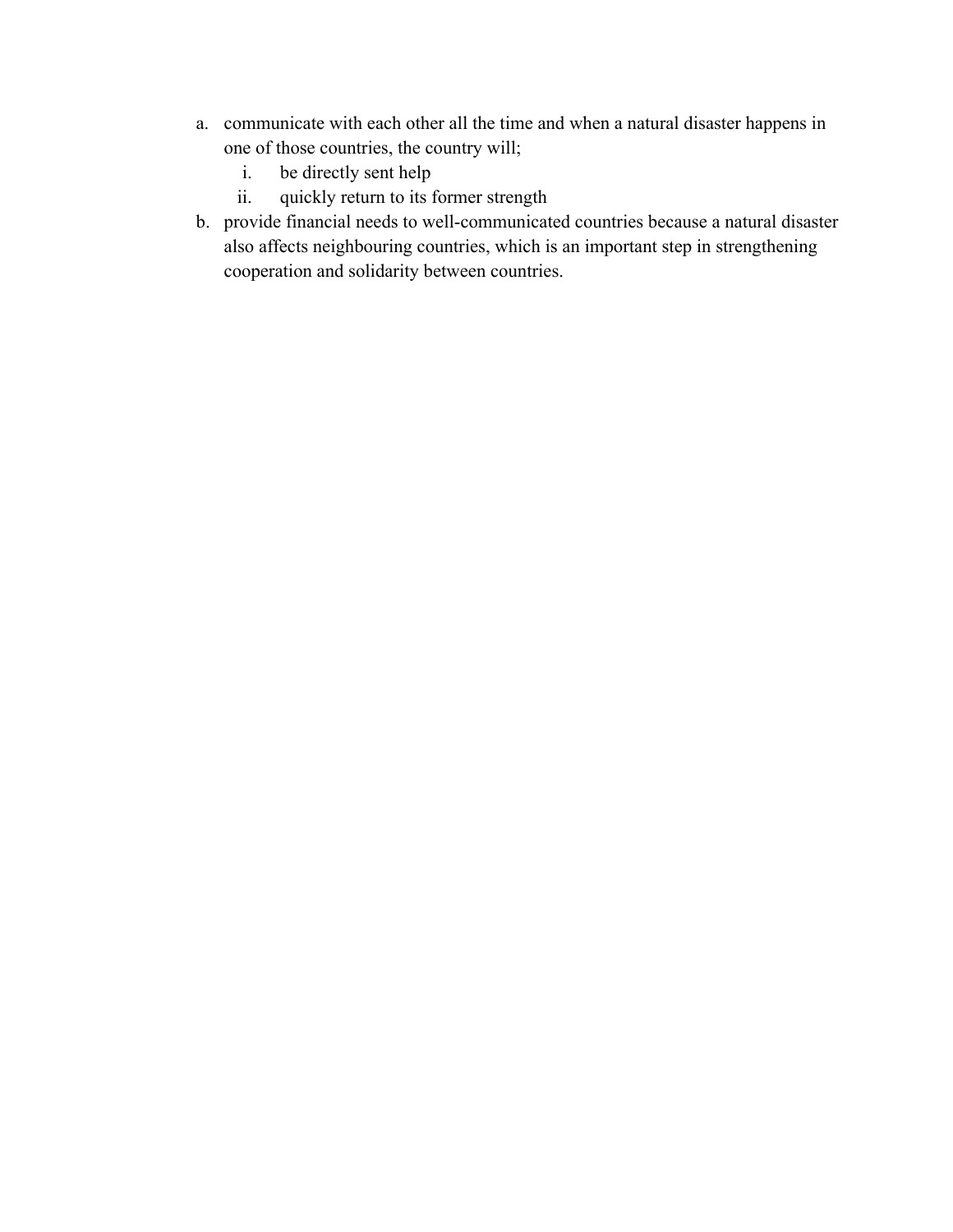**FORUM:** Humanitarian Committee (GA4)

**ISSUE:** Developing Measures to Increase Humanitarian Aid in Yemen amidst the Civil War **SUBMITTED BY:** People's Republic of China **CO-SUBMITTERS:** Saudi Arabia, Yemen, Germany, Libya, Mali, Japan, United States of

America

*Deeply concerned by* the fact that two hundred and thirty thousand Yemenis have been killed because of the civil war and humanitarian crisis,

*Bearing in mind* that this crisis has been ongoing since 2011,

*Reminding* that the cold war in the Middle East has been lengthening the crisis,

*Deeply disturbed by* the fact that fourteen billion dollars have been lost because of the crisis,

- 1. Strongly affirms the World Food Programme and United Nations International Children's Emergency Fund (UNICEF) to increase their nutrition assistance in Yemen by:
	- a. supplying direct food distributions in rural places in cooperation with the International Fund for Agricultural Development
	- b. sending vouchers that will be used at retailers in the areas where markets are functioning
	- c. providing financial support to refugee camps such as the Kharaz and Markazi camps in Djibouti in order to help decrease malnutrition, considering that:
		- i. approximately 24 million people are affected by food insecurity in the absence of permanent food access
		- ii. only a million people in need receive nutrition support each month
	- d. creating a task force, which will:
		- i. protect the food and medication from being stolen
		- ii. check if it is being distributed properly
		- iii. sanitize the food and medicinal supplies that are being distributed
		- iv. find mainly local applicants that are being financially affected by this pandemic
		- v. be receiving funding from The World Bank
	- e. sending medicinal supplies using maritime transport to the port in Aden
	- f. sending food in reserves from member states to Yemen to solve the issue short-term;
- 2. Strongly urges Project Concern International (PCI), which supplies water sanitation to 15 countries, to start providing clean water access in Yemen by: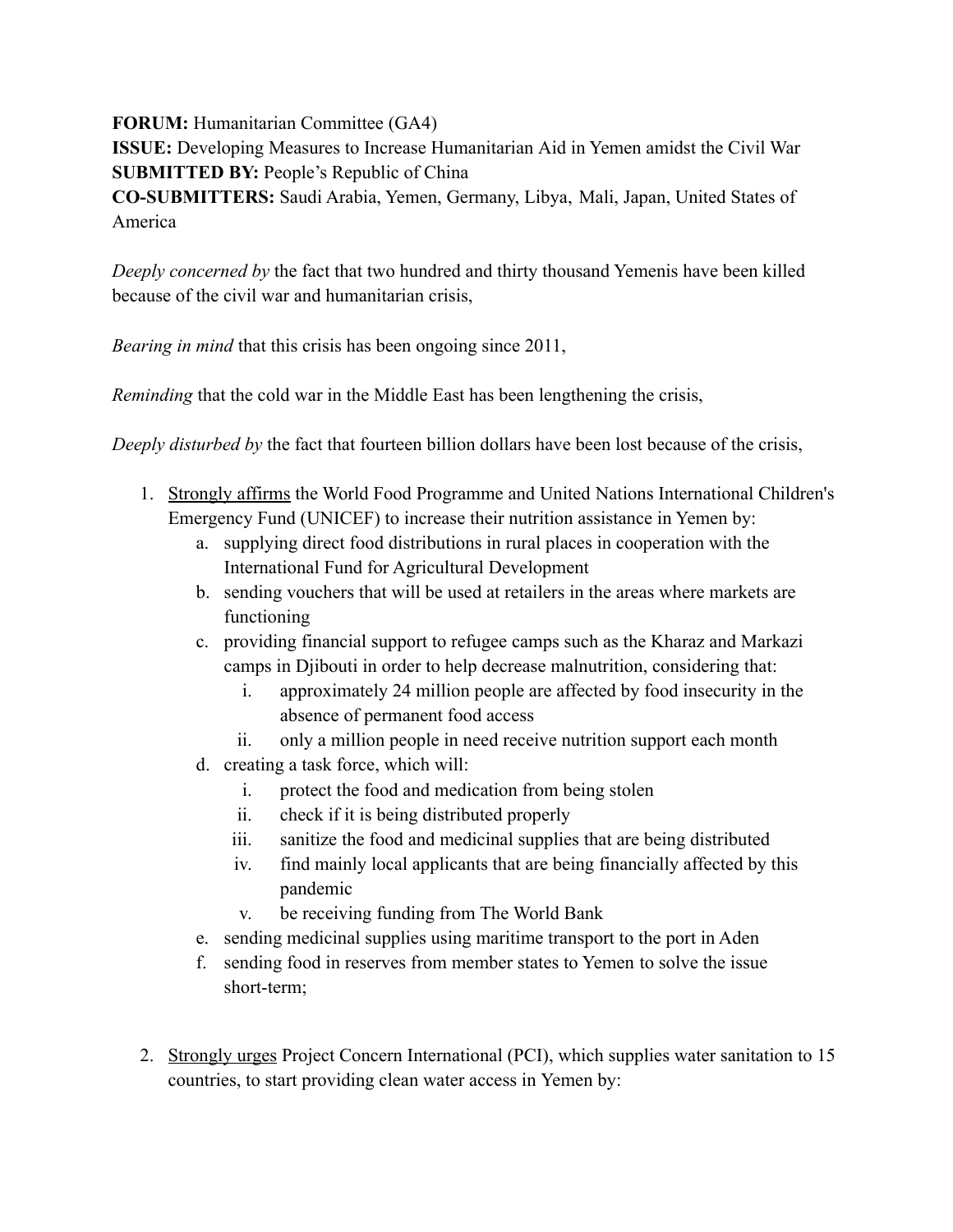- a. digging shallow wells in the area to drill through rock and reach the water that stays clean and can be consumed without any treatment
- b. constructing sewage systems designed by the International Journal of Environmental Research and Public Health, where the refined water will be cleaned;
- 3. Requests the division of Yemen into both Sunni and Shia governments by:
	- a. the densely Sunni populated areas, such as:
		- i. Hadramawi, Al Mahrah, Islands of Socotra will be given to the current government
		- ii. any economical crisis be handled by the World Bank
	- b. the densely Shia populated areas, such as:
		- i. Shabwah, Al Jawf, Sa'dah, Hajjah, Amran, Al Hudaydah, Aden, Abyan, Al Bayda, Ma'rib, Sanaa, Dhamar, Ad'd'ali, Ta'izz, Ibb, Al Mahwit will be given to the Supreme Political Government
		- ii. any economic crisis will be handled by the World Bank
	- c. remaining Shias and Sunni's in Current and Supreme Political Governments territories respectively will be transferred to Supreme Political and Current Governments territory respectively, in which:
		- i. the transfer will be organized by the UN Security Council and operated by UN troops
		- ii. the transfer will be funded by the World Bank
		- iii. the transfer will be guarded by armoured vehicles due to the terrorists
		- iv. any wish to stay in their country is allowed to stay
		- v. the transfer times will be given by the United Nations Security Council (UNSC) and each transfer will be happening within a fifteen-day grace period
		- vi. if any person does not want to be transferred, they can choose not to travel with the troops
	- d. creating a treaty between both countries in Aden and the treaty will serve a purpose to find common ground between the countries
	- e. extending a buffer zone from both countries' borders controlled by the UN with a kilometre width will be established, in which:
		- i. the buffer zone will be protected at all times with UN troops
		- ii. before any non-aggression pact is signed between the countries the buffer zone will house ten thousand UN troops
		- iii. the non-aggression pact will be for at least a decade
	- f. if any of the newly formed countries suffer through a prolonged and devastating crisis, the World Bank will support each country economically considering the severity of the situation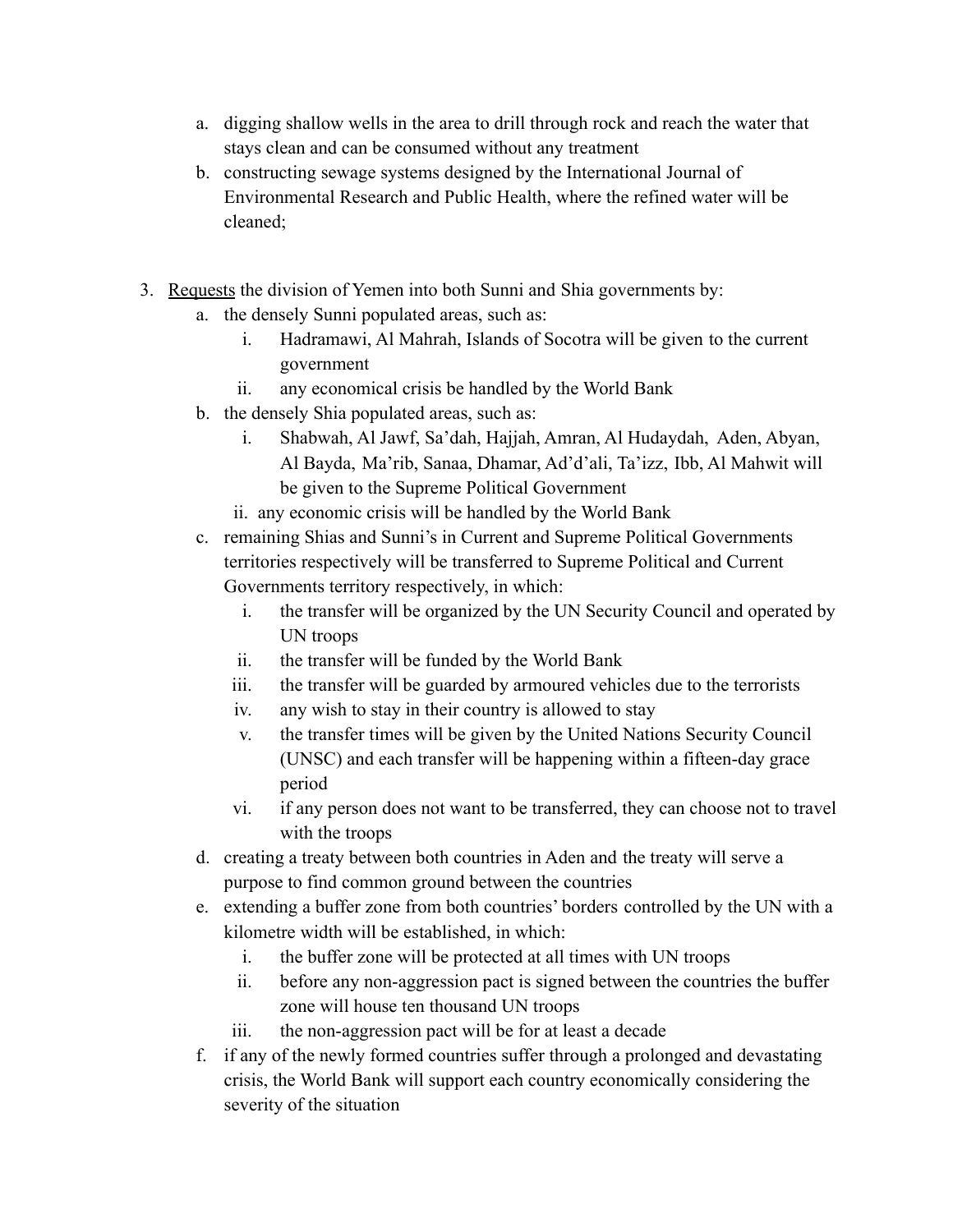- g. holding a referendum after 3 years of independence of both Yemen's that will either reunite them or keep them independent;
- 4. Suggests the creation of a force of 15000 military troops to exterminate Al-Qaeda and the Islamic State of Iraq and the Levant, in which:
	- a. the troops will be provided by the UN Peacekeeping and will:
		- i. aid the transfer of the Shia and Sunni population
		- ii. be situated in the Buffer Zone after their role as an aid for transfer and exterminating terrorist groups in Yemen, but five thousand troops will move to their former deployment
	- b. any terrorists that are captured will be interrogated to learn more about terrorist organizations, in which:
		- i. no enhanced interrogation techniques will be used
		- ii. if the terrorists give enough information, they will be transferred to SuperMax prisons across the globe;
- 5. Calls upon the enhancement of the United Nations Conference on Trade and Development (UNCTAD) budget, which will focus on Yemen and will:
	- a. get the needed money for this operation transferred from the World Bank to the UN, which will be:
		- i. invested mostly in infrastructure and technology
		- ii. invested mostly in the Sunni territory since it is less-developed than Shia territory
	- b. reinforce trade deals with Yemen with the Member States;
- 6. Further calls upon an investment effort for construction purposes, which will:
	- a. be providing petroleum to both Yemeni countries by:
		- i. providing Supreme Political government petroleum using the Shabwa Basin
		- ii. providing the current government petroleum using the Masila-Jeza Basin
	- b. be a part of the investment will be used to build oil refineries to refine the oil through measures, such as but not limited to:
		- i. building one oil refinery in both countries located in Shabwa in the Supreme political Government and in Hadraawi in the current government
		- ii. building the oil wells using the unemployed population of Yemen
	- c. be granting part of the investment to be used to build oil refineries to get petroleum from the ground, providing 10 oil wells in each country located in Shabwa and Hadraawi regions
	- d. be building greenhouses in Supreme Political and the Current government's territory for growing food for the population, in which: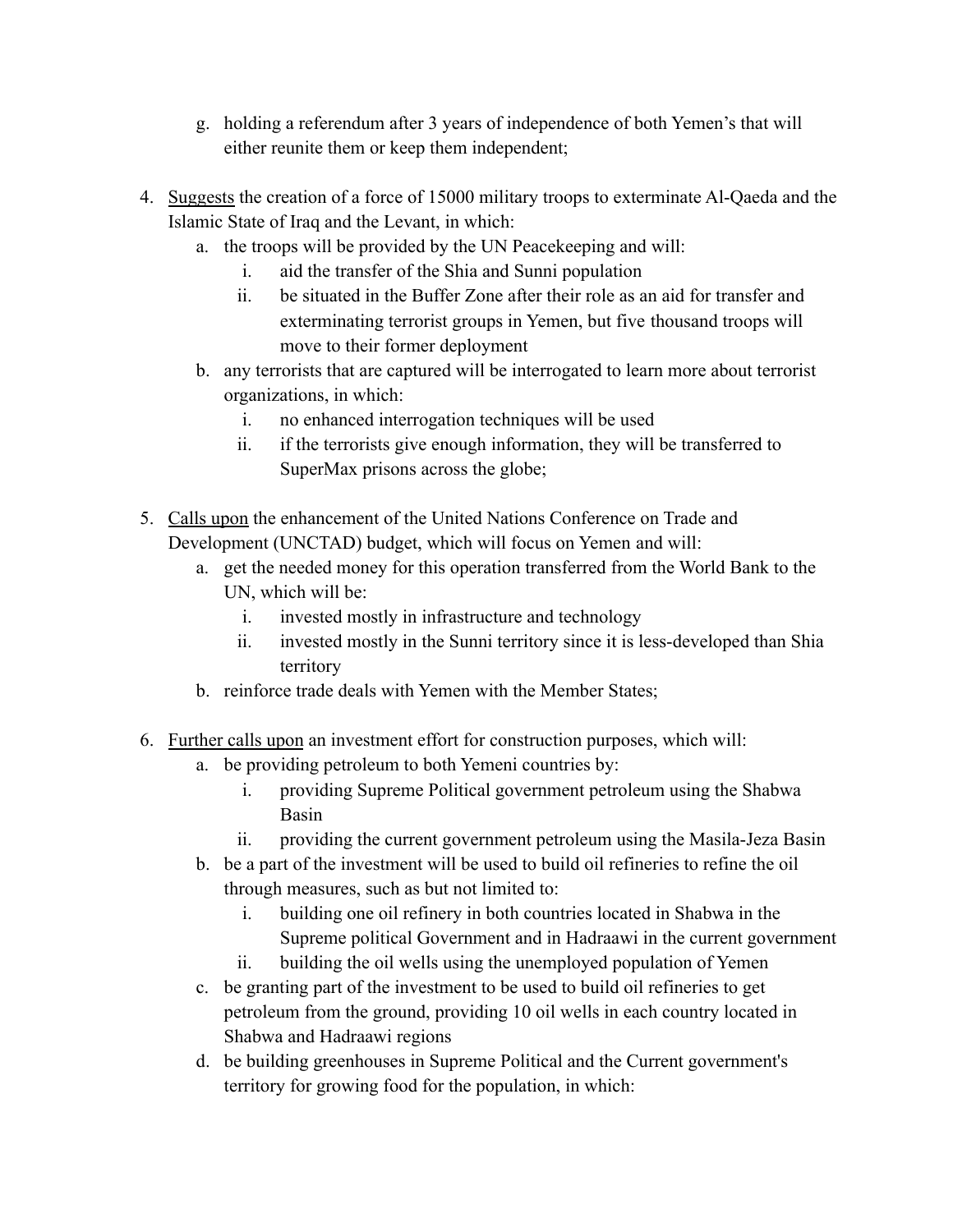- i. countries can decide the placing of the greenhouses
- ii. each country will receive fourteen million four hundred thousand square feet of greenhouses
- e. be constructing pharmaceutical laboratories for both Yemen's, with the requirements of:
	- i. constructing 2 laboratories per country, in a total of four
	- ii. each country being able to decide the location of the laboratories
- f. have investments provided by The World Bank to the cause and 120 million dollars will be covered by private investors, in which:
	- i. if the private investments are not enough to achieve this goal, the World Bank will cover the remaining cost
	- ii. The World Bank will cover the cost when it is absolutely necessary and it will happen if private investment runs out
- g. allow private investors to gain money from exports of the resources exported from Yemen, in which:
	- i. private investment has no limit and if it surpasses the seven hundred and twenty million dollar amount it will still be taken
	- ii. if the investment surpasses the limit, it will not cover the World Bank's donation, it will help build more greenhouses, oil wells, refineries, pharmaceutical laboratories across both states
	- iii. the extra investment will be collected, then equally distributed to both states
	- iv. the countries can decide to take the extra amount of investments
	- v. if the country decides not to receive the extra investments, the investment will be refunded fully
- h. the construction will be done by the unemployed population of Yemen;
- 7. Recommends the passages across the buffer zone to establish trust, friendship, and trading across both countries, in which:
	- a. buffer zone passages will be established in Shabwa two times, Marib one time and Al-Jawf one time, in which:
		- i. in total, four passages will be built
		- ii. the UN will still control the land and will still protect each country from any harm
	- b. for the protection of both countries, the UN will monitor the resources entering each country, in which:
		- i. any illegal substances will be confiscated
		- ii. confiscated resources will be recycled, burnt, or in some cases such as guns, they will be repurposed and used by UN troops;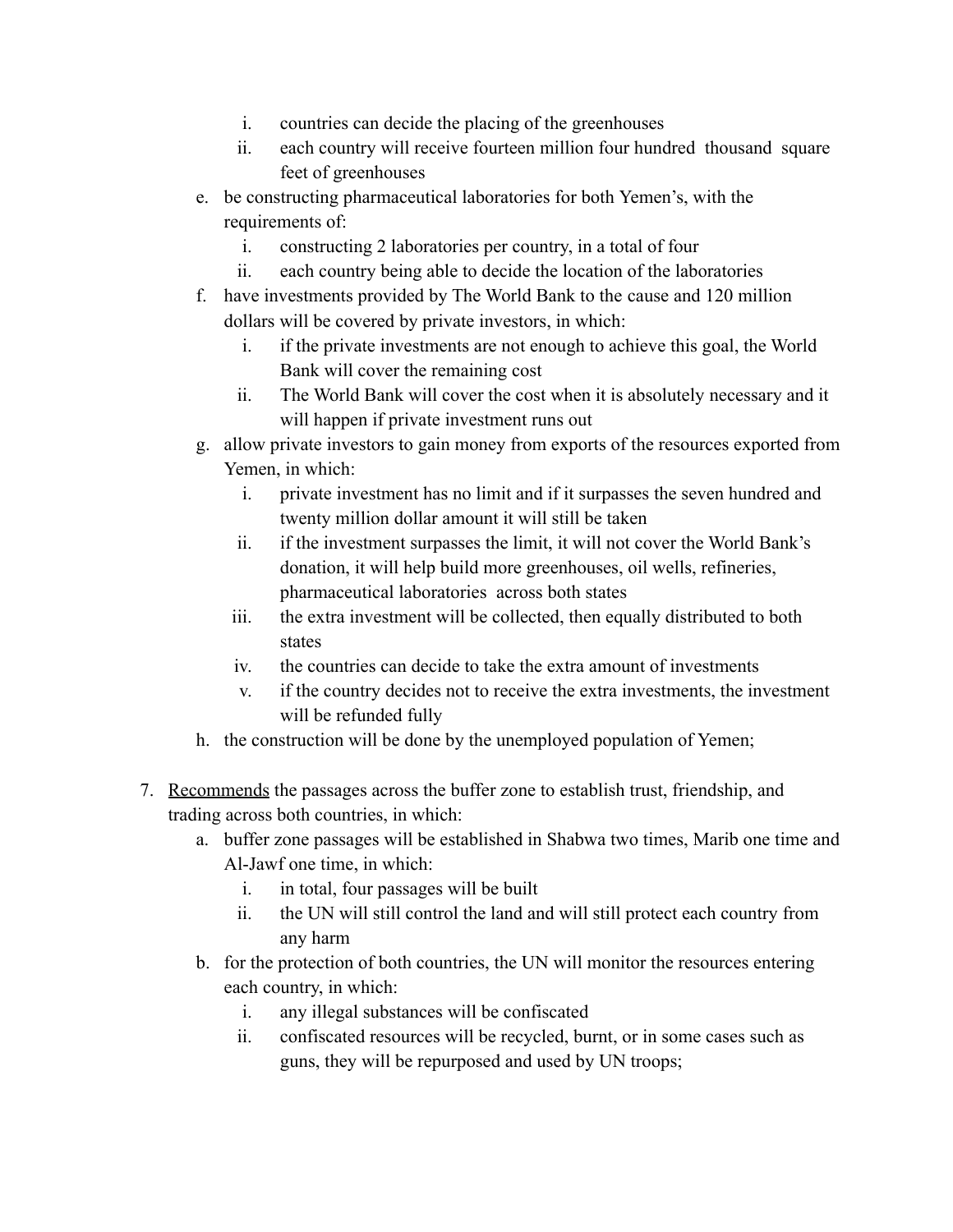- 8. Further recommends war reparations from both sides to be paid, with the conditions of:
	- a. other countries voluntarily helping to pay the war reparations
	- b. war reparations will be paid maximally in 5 years;
- 9. Encourages the testing of drugs inside the workplaces, in which:
	- a. employees of the newly built pharmaceutical laboratories, oil refineries, oil wells, greenhouses will be required to take a drug test, and if:
		- i. any drug test comes positive, the employee will be fired immediately
		- ii. any drug test that came positive but not reported to the government will be sent to jail
	- b. it will be mandatory for the police to test the citizens' saliva to test if any drug was consumed and any police who will not comply will be fined
	- c. the embargo for illegal substances will be established by the UN Security Council across ports, airports and borders;
- 10. Proposes the protection of the Yemeni countries by:
	- a. applying sanctions to states that declare war on either Yemeni countries
	- b. sending volunteers from countries all around the world to defend mainland Yemen;
- 11. Designates the wages of the construction workers and employees of the pharmaceutical laboratories, oil wells and refineries, greenhouses will be given by the Yemeni states they are being built-in, and if the country cannot pay its workers and employees, any loans will be accepted by The World Bank;
- 12. Calls upon Human Rights Watch (HRW) publish all statistics resulting from Saudi Arabian airstrikes in Yemen, including but not limited to:
	- a. civilian casualties
	- b. displaced families
	- c. hospital and medical shortages
	- d. food and water shortages;
- 13. Further requests an immediate ceasing of Saudi Arabian airstrikes in Yemen as it disregards the United Nations Hudaydah Agreement (UNMHA).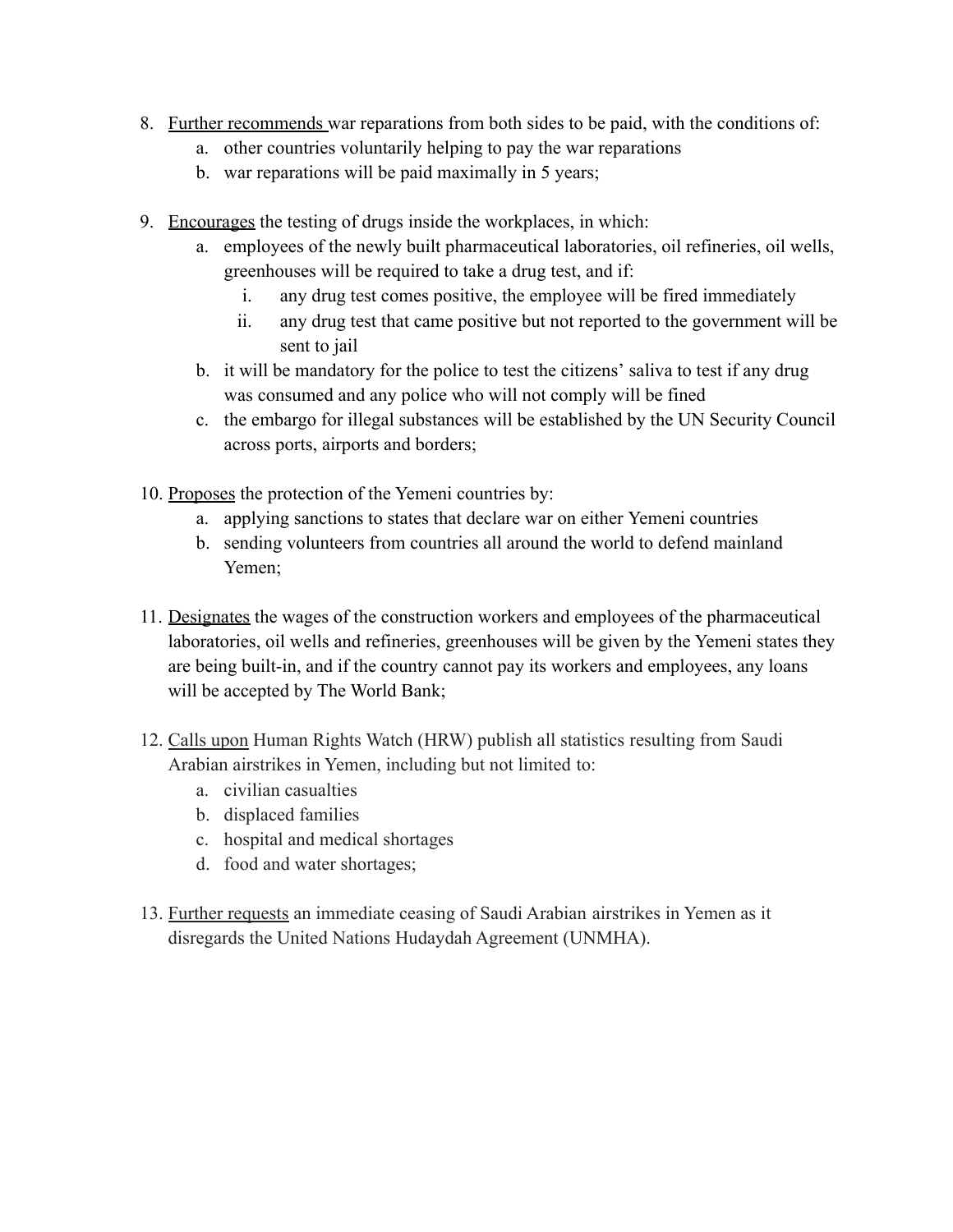**FORUM:** Political Committee (GA5) **ISSUE:** Establishing and Ensuring the Security of Alternatives to In-Person Voting **MAIN SUBMITTER:** Nigeria **CO-SUBMITTERS:** Kazakhstan, Thailand, Syria, Haiti, Saudi Arabia, Lebanon, Russia

*Fully aware* that elections with only in-person voting on a single day are at higher risk for the spread of COVID-19 due to larger crowds and longer wait times,

*Emphasizing* that the Coronavirus pandemic caused many people to become rightly worried about going out to vote in the general elections,

*Bearing in mind* the importance of privacy in voting,

- 1. Requests all Member States to enforce "electronic voting" as people have a high risk of getting Covid-19 while voting in person, by:
	- a. creating virtual platforms that will enable citizens to vote from their houses by using ICT (Information and Communications Technology)
	- b. avoiding the need for all the physical infrastructure usually required on traditional voting when voting online
	- c. minimizing the risk by ensuring nobody is in touch with other people by:
		- i. having a vaccinated and approved official monitoring the voting stations
		- ii. putting in warning signs to remind people to social distance
	- d. ensuring that people keep their social distance when in the proximity of other people;
- 2. Encourages the government to offer the citizens a safer private voting system in order to:
	- a. ensure complete privacy by encrypted votes on the voting device guaranteeing that they cannot be tampered with during transmission or when received by the voting server
	- b. open a private national account or sound approved system certification
	- c. provide the monetary aid for the app from its emergency budget;
- 3. Recommends voting by mail for safely organizing social elections by:
	- a. making a federal requirement for all states to offer no-excuse mail-in absentee voting to every eligible voter
	- b. offering every voter a no excuse mail-in ballot
	- c. accepting and counting Election Day postmarked ballots
	- d. making sure that absentee ballots are not discarded based on errors or technicalities without first notifying voters of defects and giving them an opportunity to fix them, ideally through methods other than visiting a government office;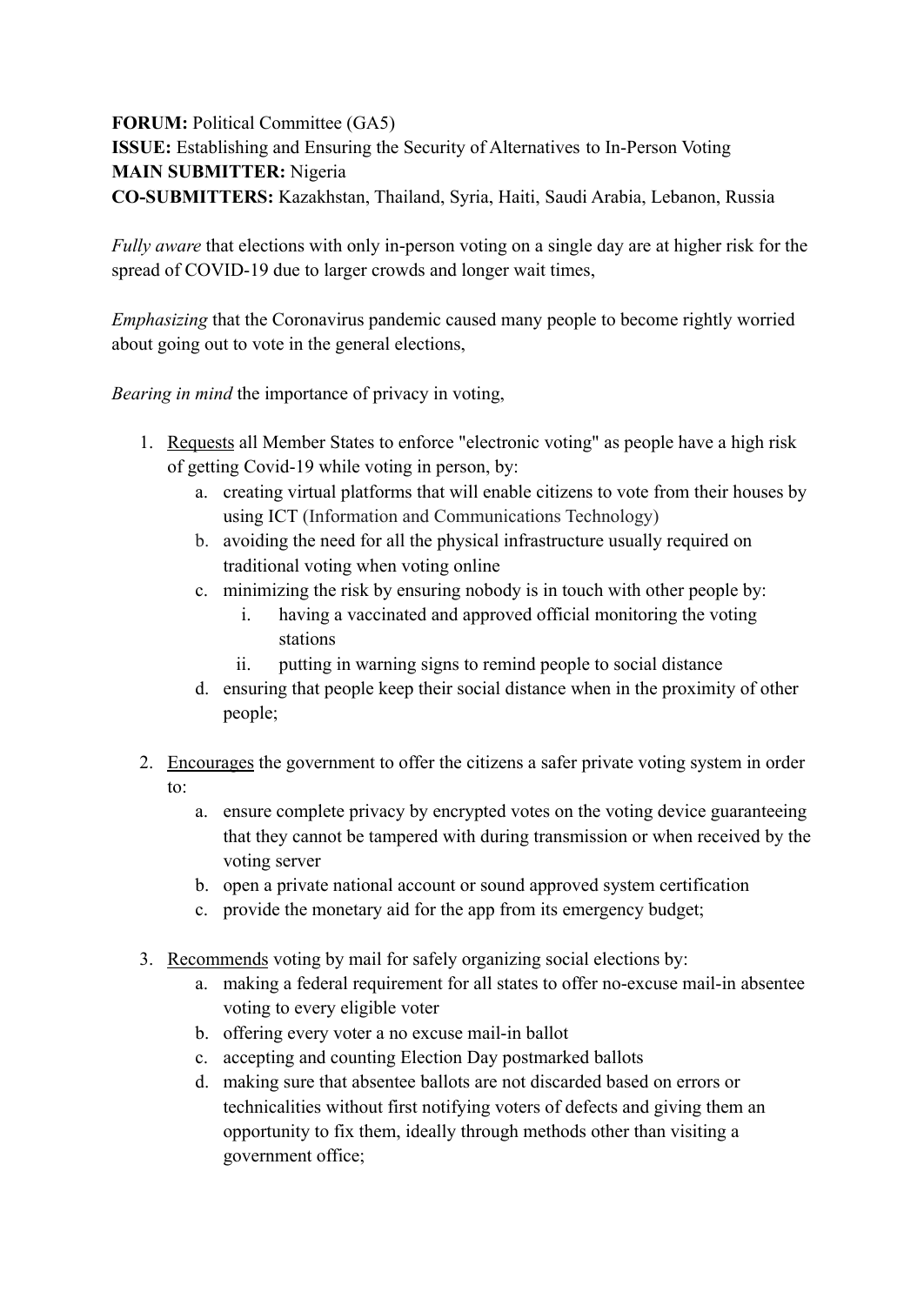- 4. Reminds that it is easier for people who do not have access to transportation and live in difficult conditions to vote online, when:
	- a. the government provides transportations to schools that the voting will happen for people who do not have any electronic devices
	- b. time limits are set for different age groups to vote, where:
		- i. voting stations are first open for all elderly and then younger people
		- ii. supervisors at the station should all be vaccinated, especially when it is time for the elderly to vote
		- iii. between the transitions from the different age groups, everything should be sanitized;
- 5. Further recommends that the amount of paper used for voting is minimized by:
	- a. decreasing the use of our depleted and nonrenewable resources such as trees and water by:
		- i. distributing mail votes only to people who have no access to electronics with the use of data
		- ii. limiting the number of paper a certain city can use for mail voting
		- iii. re-using empty vote cards from those who decided to not vote
	- b. initiating a project with the World Wide Fund For Nature.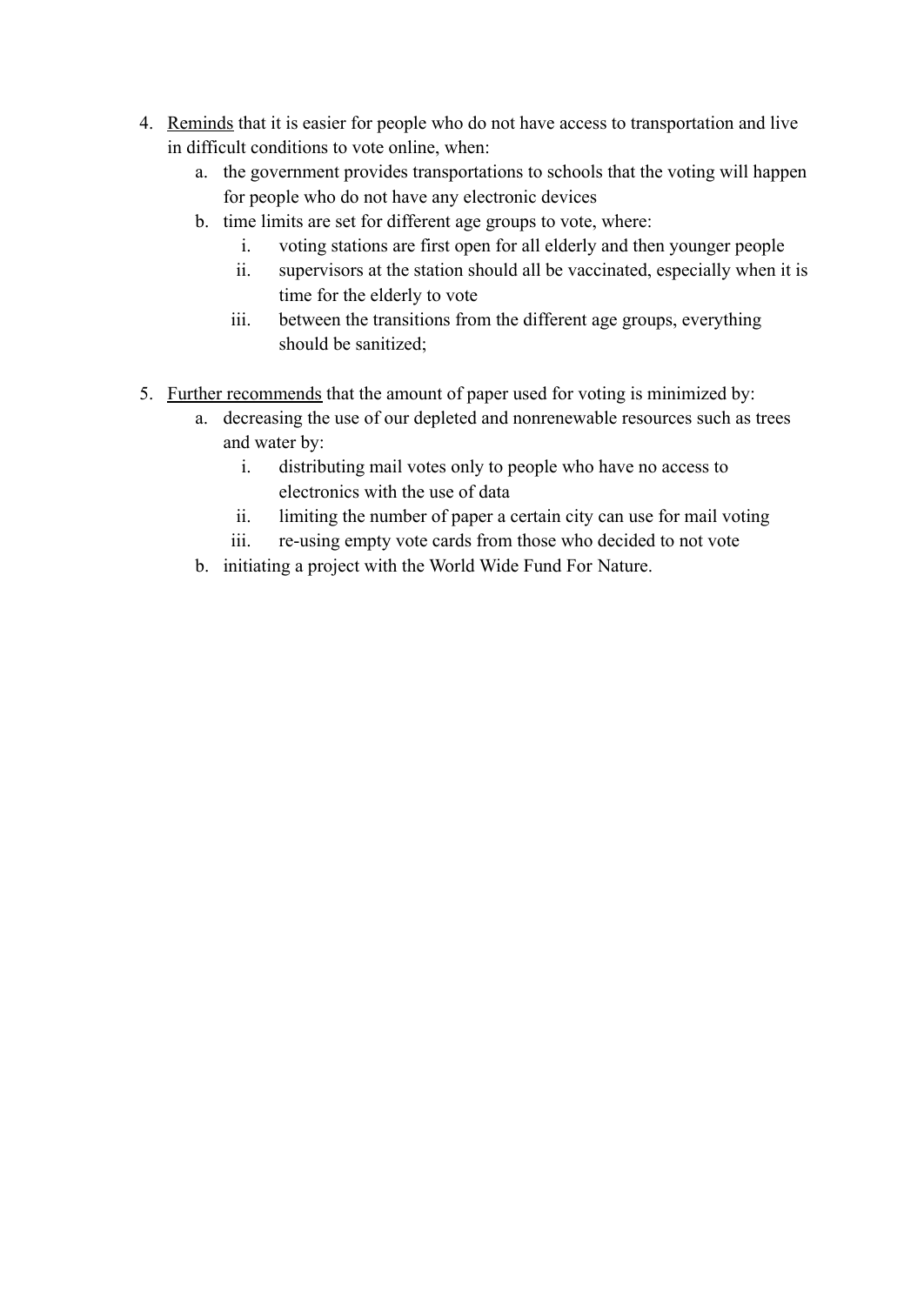## **FORUM:** Legal Committee (GA6) **QUESTION OF:** The Question of Bypassing Vaccine Trials During Pandemics **SUBMITTED BY:** Germany **CO-SUBMITTED BY:** USA, Venezuela, India, Lebanon, Switzerland, Syria

*Recognizing* that rapid deployment worldwide of safe and efficient vaccines against Covid-19 will be essential in order to contain the pandemic, protect healthcare systems, save lives and help restore global economies,

*Emphasizing* that developing a vaccine takes quite a long time although it should not be considered ready to try on until it has been proven that it works,

*Alarmed by* the risk of their lives or be put in hospitals whereas no one is allowed except health workers and doctors,

*Bearing in mind* the fact that this is an issue that has undermined the United Nations sustainable advancement intentions for the past year,

*Realizing* the importance of residents' health and the consequences that people face, making sure to ensure that all states have in place effective national protective measures, access to and flow of vital medicines and vaccines, to minimize negative effects in all affected nations and to avoid relapses of the pandemic,

- 1. Encourages delegates to support the fact that vaccine trials should be considered before using it on citizens since it can cause major issues, such as but not limited to:
	- a. having side effects
	- b. leading to a new range of problems such as having to deal with another pandemic
	- c. time and financial efforts going to waste due to the failure of a vaccine;
- 2. Emphasizes that finance should not stand in between vaccine making or transporting by:
	- a. allowing countries without the means to buy vaccines to acquire vaccines for a small sum of money
	- b. vaccinating people for free as vaccinations can lower the number of cases every day;
- 3. Recommends nations to organize vaccinations by:
	- a. having a system that records when people get vaccinated and when they need to get vaccinated next
	- b. creating a website that sets a schedule for every independent person's vaccination day and time;